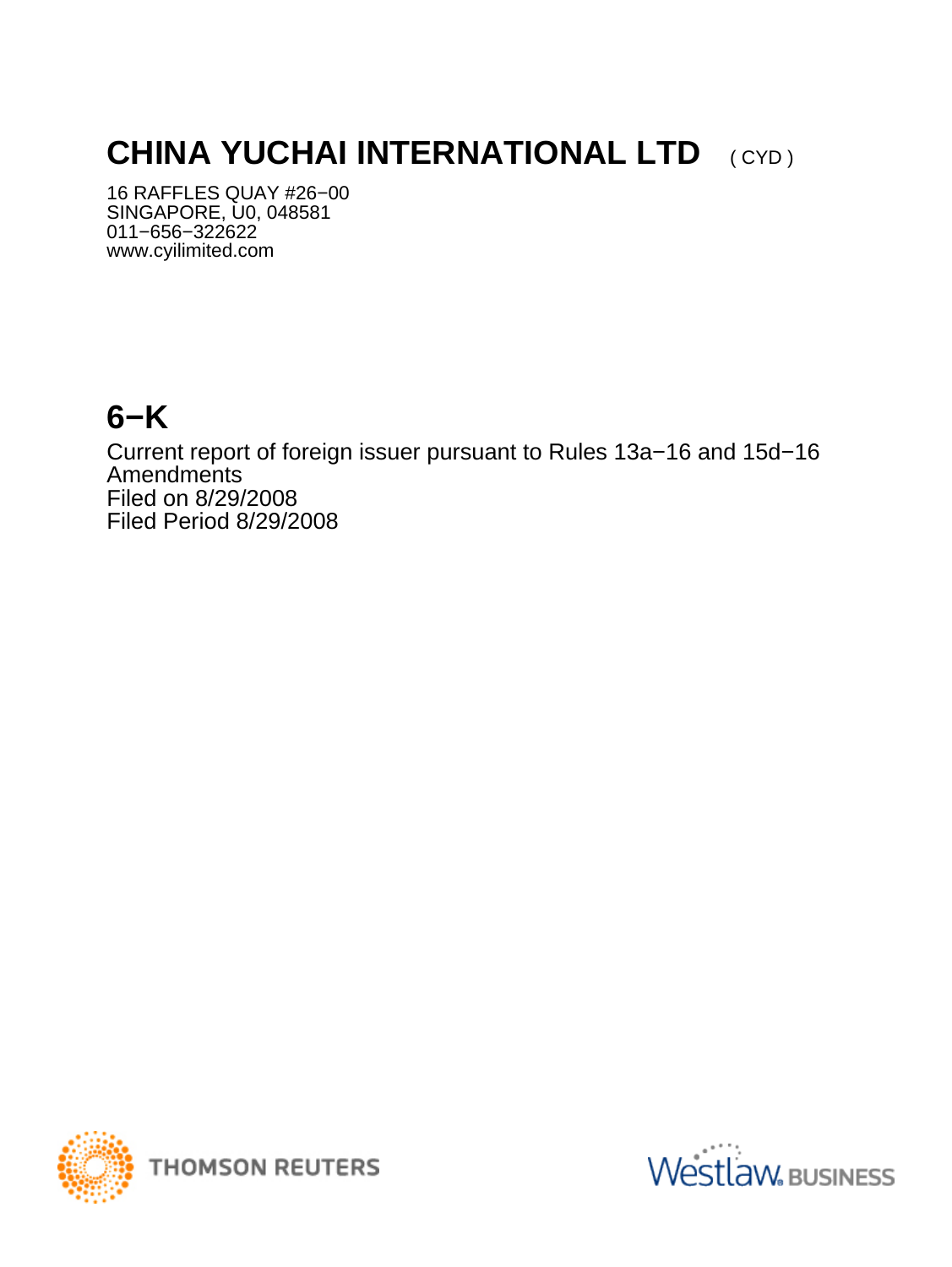#### **UNITED STATES SECURITIES AND EXCHANGE COMMISSION Washington, D.C. 20549**

## **Form 6−K**

#### REPORT OF FOREIGN PRIVATE ISSUER PURSUANT TO RULE 13a−16 OR 15d−16 UNDER THE SECURITIES EXCHANGE ACT OF 1934

August 29, 2008

Commission File Number: 1−13522

### **China Yuchai International Limited**

——————————————————————————————————— (Translation of registrant's name into English)

16 Raffles Quay #26−00 Hong Leong Building Singapore 048581

——————————————————————————————————— (Address of principal executive office)

Indicate by check mark whether the registrant files or will file annual reports under cover of Form 20−F or Form 40−F: [x] Form 20−F [ ] Form 40−F

Indicate by check mark if the registrant is submitting the Form 6−K in paper as permitted by Regulation S−T Rule 101(b)(1): [ ]

Indicate by check mark if the registrant is submitting the Form 6−K in paper as permitted by Regulation S−T Rule 101(b)(7): [ ]

Indicate by check mark whether the registrant by furnishing the information contained in this Form is also thereby furnishing the information to the Commission pursuant to Rule 12g3−2(b) under the Securities Exchange Act of 1934: [ ] Yes [x] No

If "Yes" is marked, indicate below the file number assigned to the registrant in connection with Rule  $12g3-2(b)$ : n/a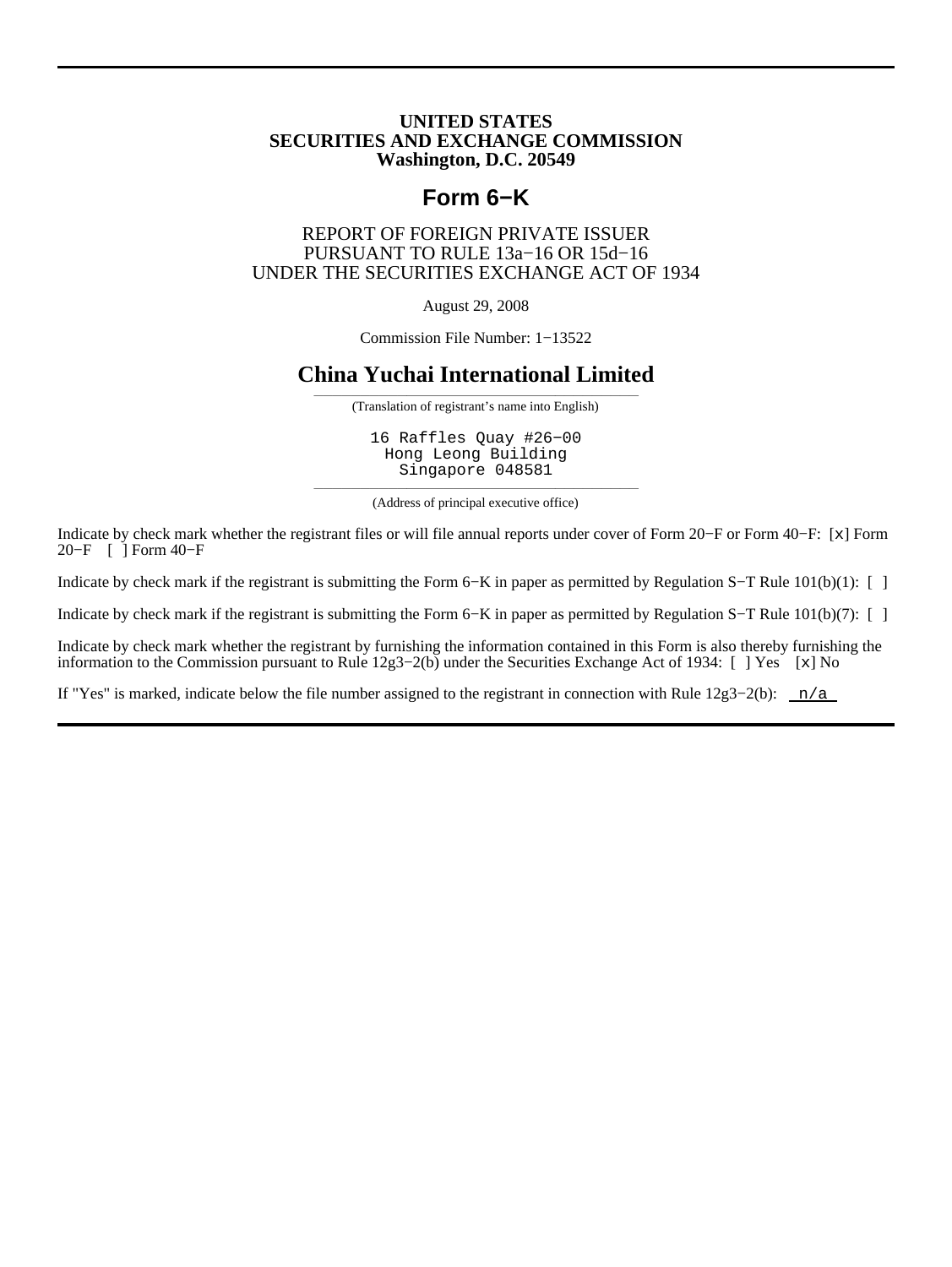TABLE OF CONTENTS

Exhibit Index −−−−−−−−−−−−−−−−−−−

99.1 Press Release dated August 29, 2008 on Results of Special General Meeting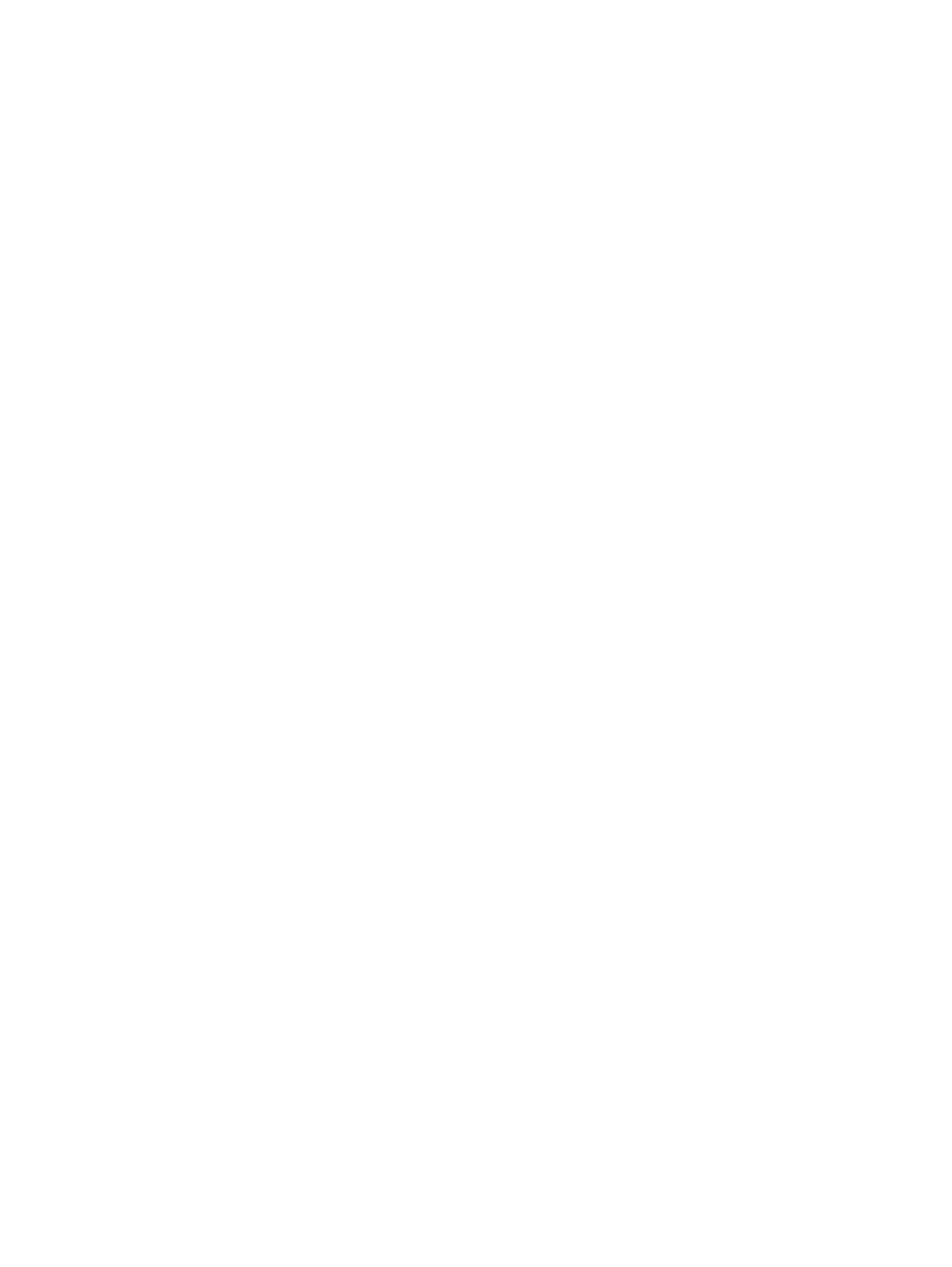### **SIGNATURES**

Pursuant to the requirements of the Securities Exchange Act of 1934, the registrant has duly caused this report to be signed on its behalf by the undersigned, thereunto duly authorized.

|                       | China Yuchai International Limited                   |  |
|-----------------------|------------------------------------------------------|--|
| Date: August 29, 2008 | By: /s/Teo Tong Kooi                                 |  |
|                       | Name: Teo Tong Kooi<br>Title: President and Director |  |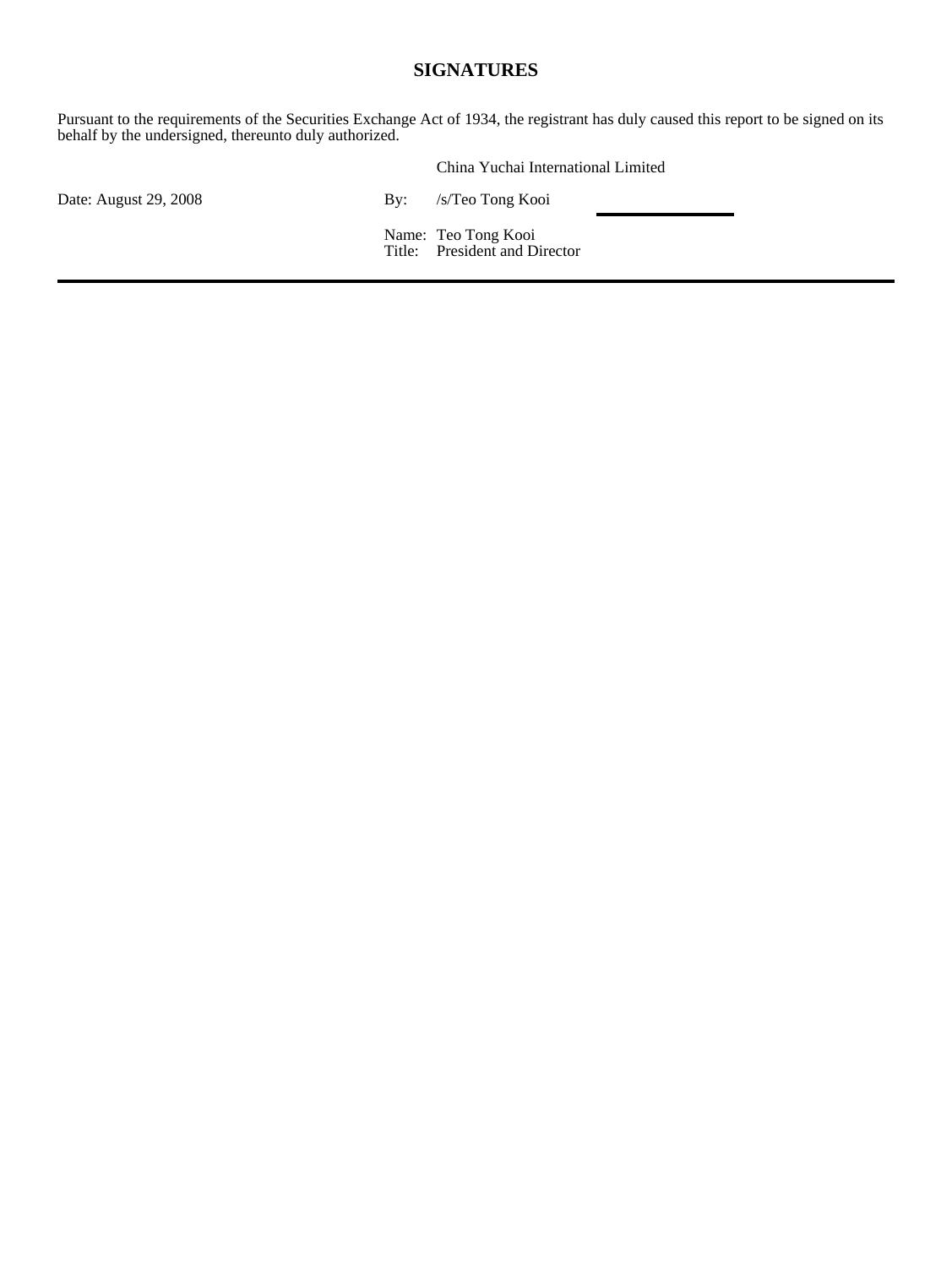## **EXHIBIT INDEX**